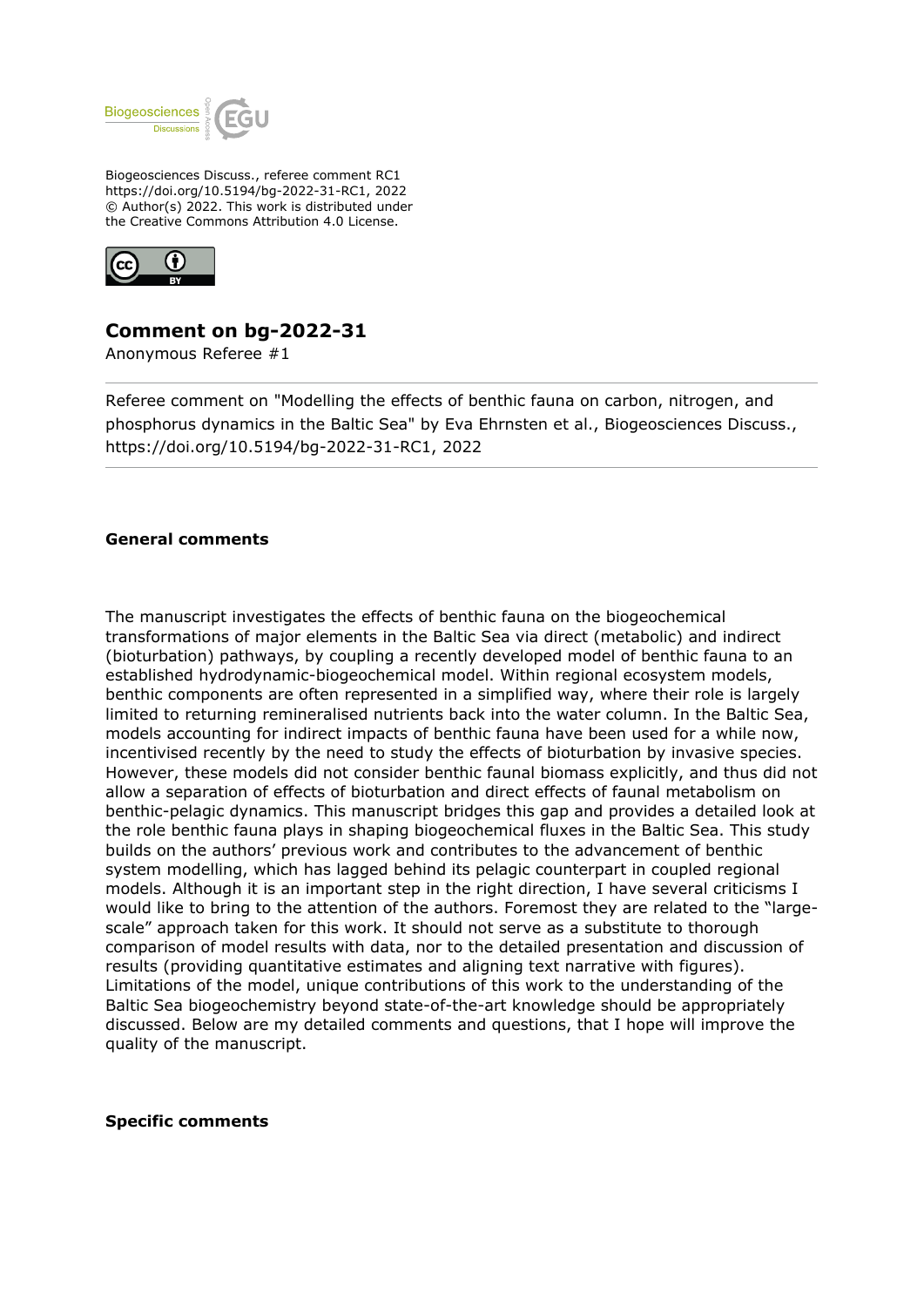### **Title**

1. The title should clearly indicate that it is a model-based study.

## **Abstract**

1. It would be informative to add quantitative estimates of changes due to direct and indirect contributions of benthic fauna. "Small proportion of seafloor organic stocks", "decreases denitrification", "increases P retention", "reduction in N fixation" etc all should be accompanied with quantitative estimates (% change). The way information is currently presented, it is hard to see what a unique contribution of this work is to the understanding of biogeochemical impacts of benthic fauna in the Baltic Sea, as the effects of bioturbation *via* sediment oxygenation on N, P dynamics in the Baltic Sea are generally well known from previous studies.

2. Line 16: It should be clear from the text that bioturbation affects denitrification, P retention etc *indirectly*, e.g., increasing oxygen penetration depth and availability. 3. Line 20: "chain of indirect effects" is opposed to "direct effects of faunal respiration, excretion and bioturbation". This create some confusion over which effects are "direct" and which are "indirect" ones.

## **Introduction**

1. Lines 43-44. "The combined effects of animal bioturbation and metabolism have seldom been studied together." Several references support this statement, but could the authors elaborate on what are the main reasons for that gap in research, despite recognition of the importance of benthic processes?

2. Could you provide a more solid justification for your approach? Why do we need to implement modelling – does it address the knowledge gap? Why did biogeochemical models of the Baltic Sea so far did not include benthic fauna?

3. When specifying reasons for using Baltic Sea as a model area, to what extent also relatively simple benthic community composition play role?

### **Materials and methods**

1. Line 74: the focus of the study is "on the Baltic Proper and the Gulf of Riga". Could you please explain your choice of focus areas in more detail? While the focus on Baltic Proper as the largest and deepest basin is straightforward, why Gulf of Riga? It is the only subbasin to the east of the Danish Straits for which there was no validation data available apart from some literature-based values, so it is not possible to adequately validate the model for this region, and consecutively the confidence in model performance here is lower than in other areas, both in terms of absolute biomasses of benthic fauna and its impact on pelagic biogeochemistry.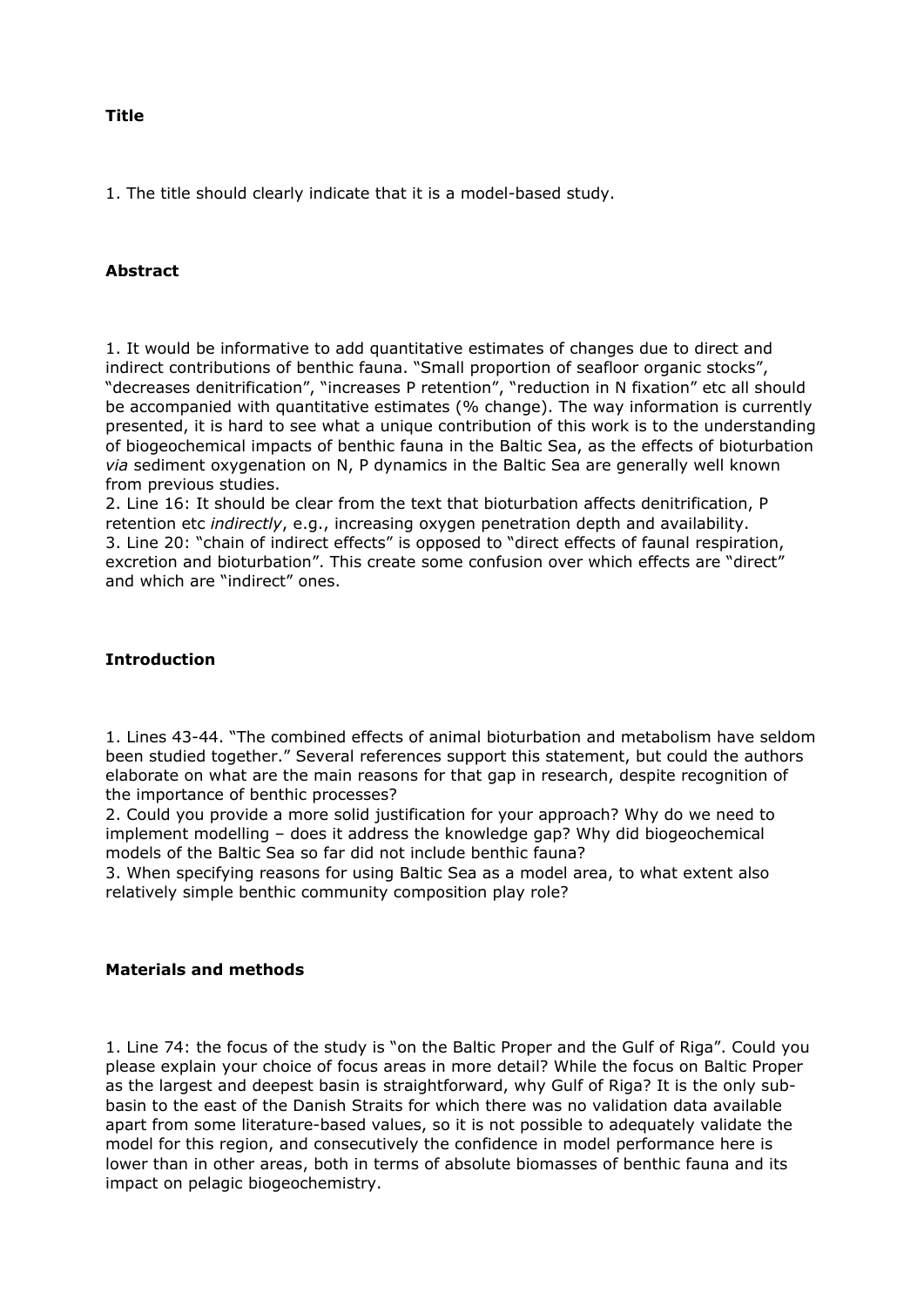2. Figure 1: As the text often refers to different regions of the Baltic Sea, a legend for all of them should be provided in addition to numbers. Moreover, model results are presented at intervals of 0-30, 30-70, 70-120 (and 120+) meters, so bathymetry on the figure should use the same gradation.

3. Section 2.2: BALTSEM simulates Baltic Sea as 13 horizontally homogeneous boxes. In the Results and/or Discussion section, it should be elaborated on how this affects model results. Some of the Baltic Sea sub-basins have strong gradients in nutrient distributions, which in turn leads to gradients in productivity and in distributions of benthic fauna. For instance, the eastern part of the Gulf of Finland is heavily influenced by riverine nutrient inputs and have higher primary production rates than its western part. How are these gradients accounted for?

4. Lines 128-130: why does the model consider respiration and excretion of benthic fauna to contribute *ammonia* and phosphate directly to the water column? At least in case of deposit feeders one might expect part of the excreted ammonia to be oxidised directly within sediments and to be released into the water column in form of nitrate, and some of the excreted phosphate to be bound within sediment, the same way as it is considered for microbially remineralised nutrients in the model?

5. Does the model consider sediment resuspension? It seems to be an important factor mediating organic matter availability in the sediments in coastal seas, especially shallow regions such as Gulf of Riga? Omitting it might have important consequences both for model parameterisation and its results?

6. Line 134: "degradation" - what type of degradation? At this point, it should be specified in more concrete terms.

7. Around line 152: how are silicate transformations handled in the benthos?

8. Line 167: is nitrification considered a sink for oxygen in the model?

9. Equation 8, page 7: is sequestered phosphorus considered a state variable in the model, as it is not listed among the state variables in Table A1?

10. Line 176: what is a definition of "severely hypoxic"?

11. Section 2.3: please provide more detail on model forcing and setup in addition to the references, so the interested reader does not need to look for those details within several previous papers. How was benthic fauna initialised?

12. Line 184-185. Aggregating the results to means and standard deviations obscures a lot of detail about model capabilities, which cannot be justified by stating that "the purpose of this study was to evaluate large-scale dynamics". Does the model capture seasonal dynamics of benthic fauna? Are there long-term trends in the model *or* in the data? There is a general lack of knowledge about benthic processes, so more detailed and varied comparison with data would allow to identify critical gaps and steer discussions which will help to identify directions for improvement. This is especially important for a new model implementation, as presented in the manuscript.

13. Lines 187-188. This is an important topic for benthic modelling and should be discussed in some more detail. What should observational scientists measure to help constrain the model?

## **Results**

1. The model run is 1970-2020. Why was validation of pelagic state variables performed for 1970-2015?

2. Figure 8 shows that there was a noticeable impact of inclusion of benthic fauna/bioturbation on primary productivity and nitrogen fixation, so even if overall relative bias remained almost unchanged, there was an impact on pelagic dynamics. Please provide more detail on how the models with BMM and without BMM compare. Given the impacts of fauna and its activity on nutrient fluxes is the main scope of the paper, a more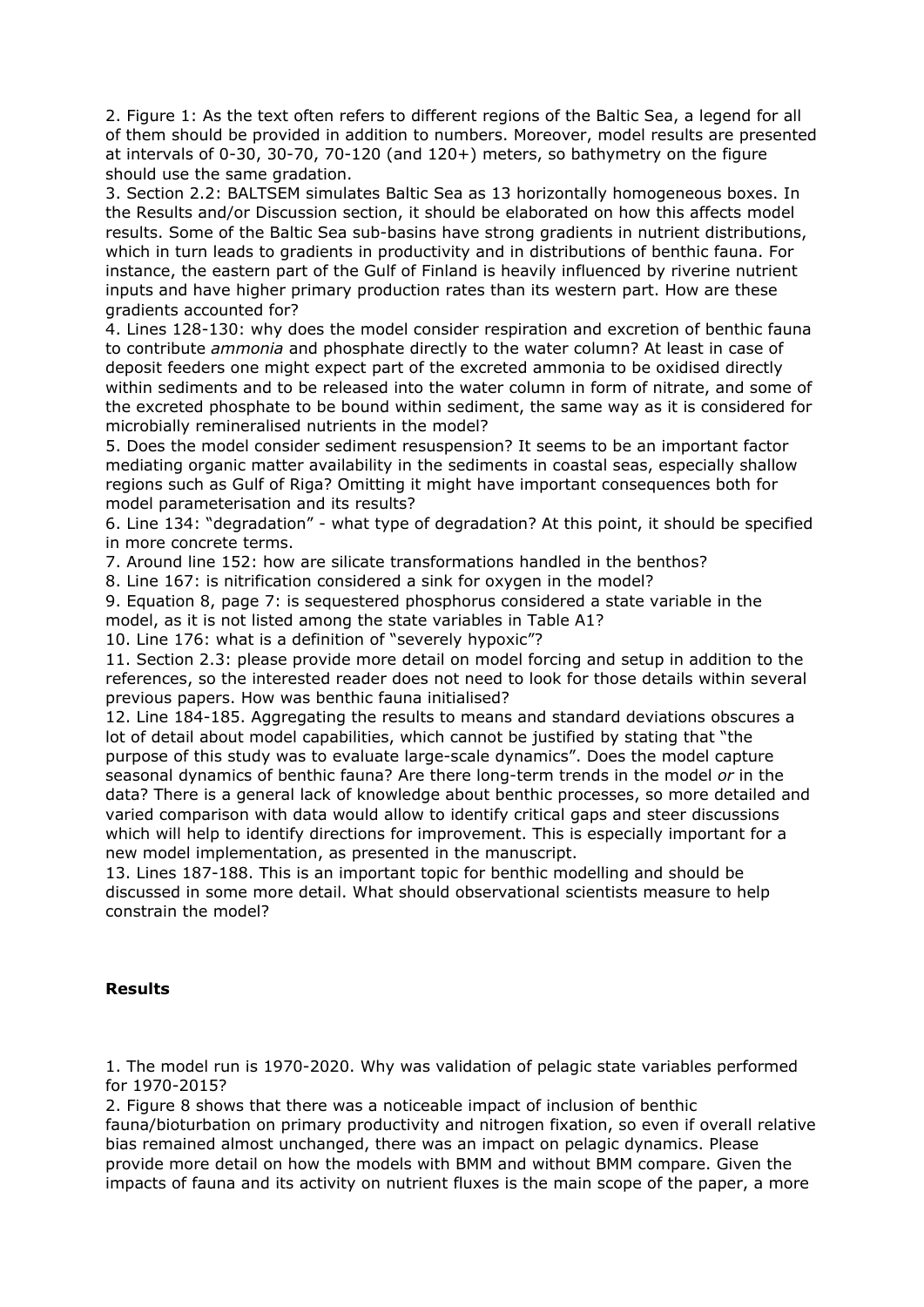detailed assessment of changes in pelagic environment is justified.

3. Line 214: how is "reasonable accuracy" defined in case of benthic variables? As the authors demonstrate, benthic fauna biomass shows high variability, hence large standard deviations, especially when aggregated over long time and large areas, while standard deviations in the modelled fauna are relatively small. Does this high std in data really justify using cost function (Appendix C) as a validation metric?

4. Line 221-224: see my comment above: why focus on the Gulf of Riga?

5. Section 3.3, from line 247: this is a key section in the manuscript, as it demonstrates the direct and indirect effects of fauna. Yet it is very short and just skims through the results and through the figures. It should be more detailed, which would also make it easier to relate figures 7-9 to the text. It would also benefit from detailed quantitative information, in particular regarding relative changes.

6. Line 264: for this, a figure similar to figure 5 could be provided.

7. Lines 265-271: figure 11 (as well as several other figures of the manuscript) contain multiple subfigures, so it would be very helpful to provide relevant pointers in the text, e.g., reference to Fig 11a on line 268, Fig 11b on line 269 etc, so the text and figures could complement each other.

## **Discussion**

1. Line 284: both terms "long-term" and "large-scale" have been used multiple times in the manuscript without proper definition. It creates overall impression of vagueness. Does "long-term" stand for "multidecadal" or "long-term mean"? The words "large-scale" could be omitted altogether without impact on meaning.

2. Line 285: as it currently stands, it should be "Baltic Sea", not "coastal sea", as the manuscript shows the model is not yet applicable in high-salinity regions.

3. Line 288-289: to support the statement that benthic fauna can alleviate the 'vicious circle' of eutrophication, could you show the differences in extent of hypoxic area (e.g. with Figure 8) for simulations with different levels of bioturbation?

4. Similarly, what about primary production and N-fixation for the two future scenarios (Fig 10)? I think these would also support the discussion on faunal impacts on 'vicious circle'?

5. From line 307: as the overall model performance was not improved by adding benthic fauna, and related processes are not well understood, could the authors discuss on what understanding is currently lacking and which model improvements are desired.

6. Lines 313-316: same as the previous comment, which data is currently lacking? Which mechanisms are not sufficiently understood? The sentence on "the main strength of this study" is too general ("many interlinkages") – could it be replaced with something more concrete and relevant to the actual modelling work?

7. Lines 326-334: please keep referencing to figures and sub-figures as discussion requires.

8. Line 361: is it worth presenting fast running time as an advantage, since the manuscript presents results from only several simulations with sensitivity analysis limited to a single parameter?

### **Conclusions and outlook**

1. Line 397: "much-studied bioturbation" - I suggest replacing this with "bioturbation,